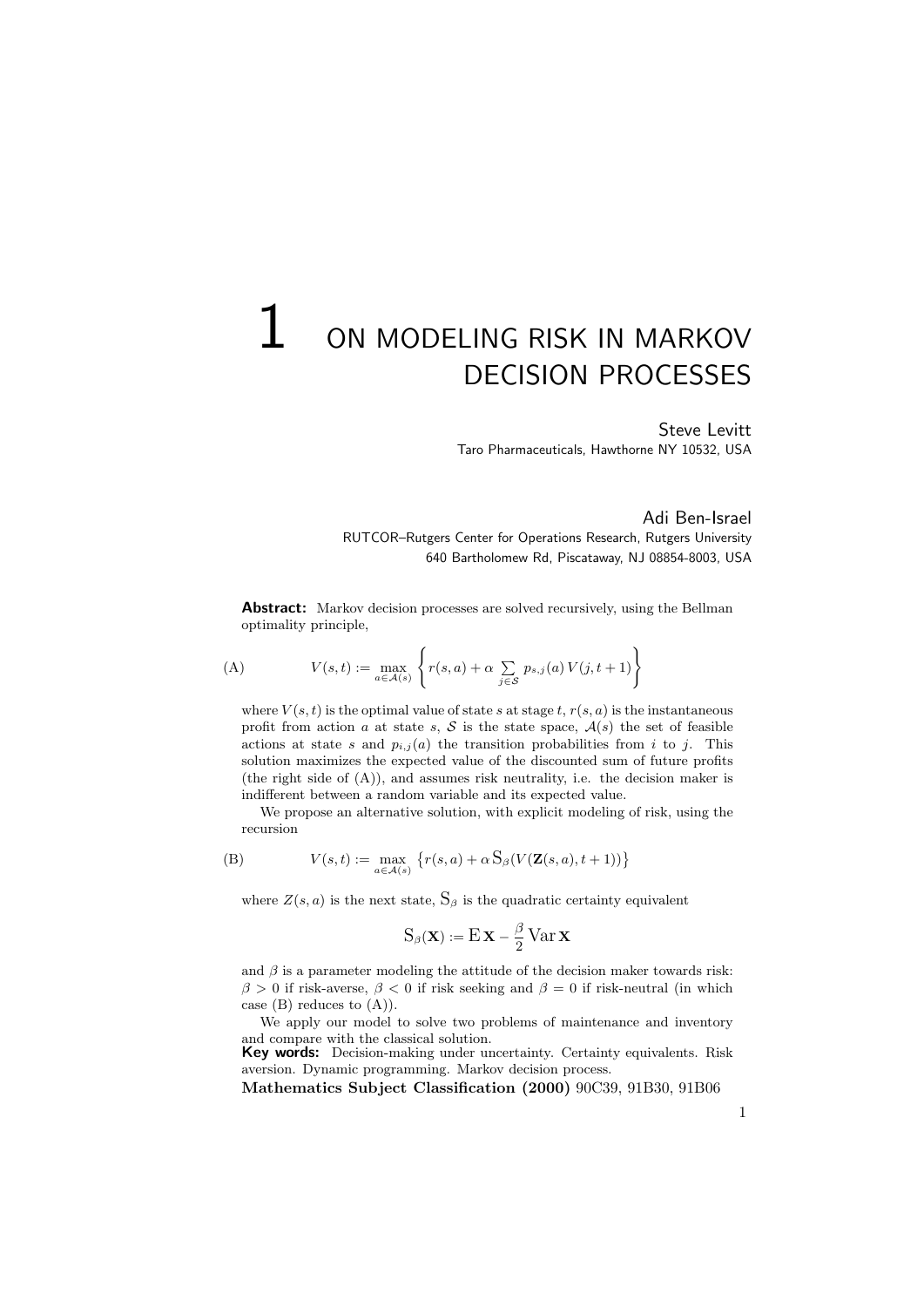## 1 INTRODUCTION

We use the following notation for a Markov Decision Process (MDP)

- $T$  the number of **stages** (assumed finite)
- $\mathcal{S}$  state space (discrete)
- $s_t$  the state at the beginning of stage  $t = 1, \dots, T$
- $s_1$  the **initial state**, given
- $A(s)$  action set (finite) for each state  $s \in \mathcal{S}$
- $a_t$  the **action** taken at stage  $t = 1, \dots, T$
- $r(s, a)$  the **stage return** from state s and action a
- $p_{ij}(a)$  the **transition probabilities** (from i to j, depending on the action a)  $\alpha$  the discount factor
- $V(s, t)$  the **optimal value (OV) function** in stage t with state  $s \in \mathcal{S}$ .

The MDP is solved recursively, using Bellman's optimality principle, as follows

$$
V(s_t, t) := \max_{a \in \mathcal{A}(s_t)} \left\{ r(s_t, a) + \alpha \sum_{j \in \mathcal{S}} p_{s_t, j}(a) V(j, t+1) \right\} (1.1a)
$$
  

$$
s_t \in \mathcal{S}, t = 1, \dots, T
$$

 $V(s_{T+1}, T+1) :=$  the salvage value of the terminal state, (1.1b)

and the maximizing  $a_t^*$  give the **optimal policy**  $\{a_t^*: t = 1, \dots, T\}.$ The recursion (1.1a) can be written as

$$
V(s_t, t) := \max_{a \in \mathcal{A}(s_t)} \left\{ r(s_t, a) + \alpha \mathbb{E} V(\mathbf{Z}(s_t, a), t + 1) \right\} , \quad t = 1, \cdots, T \quad (1.2)
$$

where  $\mathbf{Z}(s_t, a)$ , the next state, is a random variable (RV). The OV function  $V(\mathbf{Z}(s_t, a), t + 1)$ , in the RHS of (1.2), is random through its argument. It is replaced, in this computation, by its expected value  $E V(\mathbf{Z}(s_t, a), t + 1)$ . An optimal policy obtained from (1.1) is therefore risk–neutral (indifferent between a RV and its expected value), unless some other risk–attitude is implicit in the return functions  $r(s, a)$ .

We propose here an alternative formulation of the MDP, with explicit modeling of risk–attitude. The classical model (1.1) is a special case of our model, corresponding to risk–neutrality.

We replace (1.2) by

$$
V(s_t, t) := \max_{a \in \mathcal{A}(s_t)} \left\{ r(s_t, a) + \alpha \, S(V(\mathbf{Z}(s_t, a), t+1)) \right\} \,, \quad t = 1, \cdots, T \tag{1.3}
$$

where  $S(X)$  is a **certainty equivalent** of the RV  $X$  in question, see Appendix A for explanation and justification of (1.3). We use here the quadratic certainty equivalent

$$
S_{\beta}(\mathbf{X}) := E \mathbf{X} - \frac{\beta}{2} Var \mathbf{X}
$$
 (1.4)

2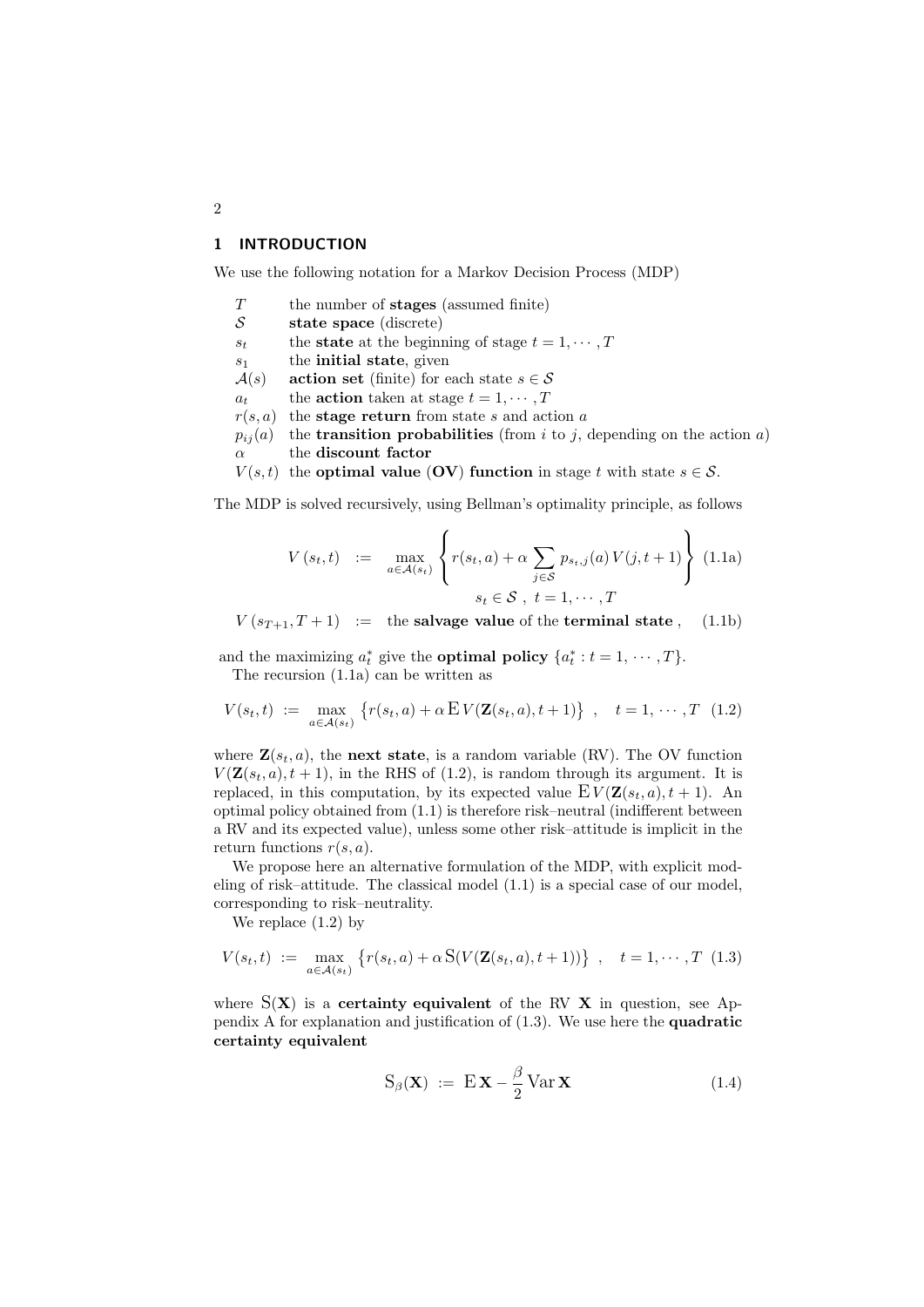with  $\beta$  a risk parameter, increasing with risk aversion. The case  $\beta = 0$ corresponds to the customary (risk-neutral) recursion (1.3), and  $\beta > 0$  [ $\beta$  < 0] gives risk averse [risk seeking] behavior. The parameter  $\beta$  is assumed sufficiently small so that  $U(x) = x - \frac{\beta}{2} x^2$  is increasing throughout the support of X.

A corresponding certainty equivalent of a random stream  $\mathbf{X} = (\mathbf{X}_1, \cdots, \mathbf{X}_T)$ is

$$
S_{\{\beta_1,\cdots,\beta_T\}}(\mathbf{X}) \quad := \quad \sum_{t=1}^T \alpha^{t-1} S_{\beta_t}(\mathbf{X}_t) \tag{1.5a}
$$

$$
= \sum_{t=1}^{T} \alpha^{t-1} \left\{ \mathbf{E} \mathbf{X}_t - \frac{\beta_t}{2} \text{Var} \mathbf{X}_t \right\} \qquad (1.5b)
$$

where the  $\beta_t$  allow modeling different risk attitudes in different stages. If all  $\beta_t = \beta$  we denote (1.5a) by

$$
S_{\beta}(\mathbf{X}) := \sum_{t=1}^{T} \alpha^{t-1} S_{\beta}(\mathbf{X}_t)
$$
\n(1.6)

Using the certainty equivalent  $(1.4)$ , the recursion  $(1.3)$  is about as easy to compute as  $(1.1a)$ . However, the optimal policy obtained by  $(1.3)$  reflects the risk–attitude of the certainty equivalent  $S(\cdot)$ , and is in general different than the optimal policy of (1.1).

We illustrate this for a class of MDP's where the optimal policies are myopic, see  $\S 2$ , and the maintenance example in  $\S 3$ , and for an inventory problem,  $\S 5$ , where there are optimal order-to levels.

## 2 MYOPIC OPTIMA IN MDP'S

Following Sobel (1981) we show here that certain MDP's, solved by (1.3), have myopic optimal solutions. As there we assume that

• the set

 $W := \{(s, a) : a \in \mathcal{A}(s), s \in \mathcal{S}\}\$ is finite, and denote (2.1a)

$$
S(a) := \{ s \in S : a \in \mathcal{A}(s) \}, \tag{2.1b}
$$

the set of states in which action  $a$  is feasible.

• the returns  $r(s, a)$  have the form

$$
r(s, a) = K(a) + L(s) , (s, a) \in W , \qquad (2.2)
$$

where  $L(s)$  is the salvage value function as in (1.1b), and

• the transition probabilities  $p_{ij}(a)$  do not depend on i,

$$
p_{ij}(a) := q_j(a), \quad \forall \ i, j \in \mathcal{S}, a \in \mathcal{A} \tag{2.3}
$$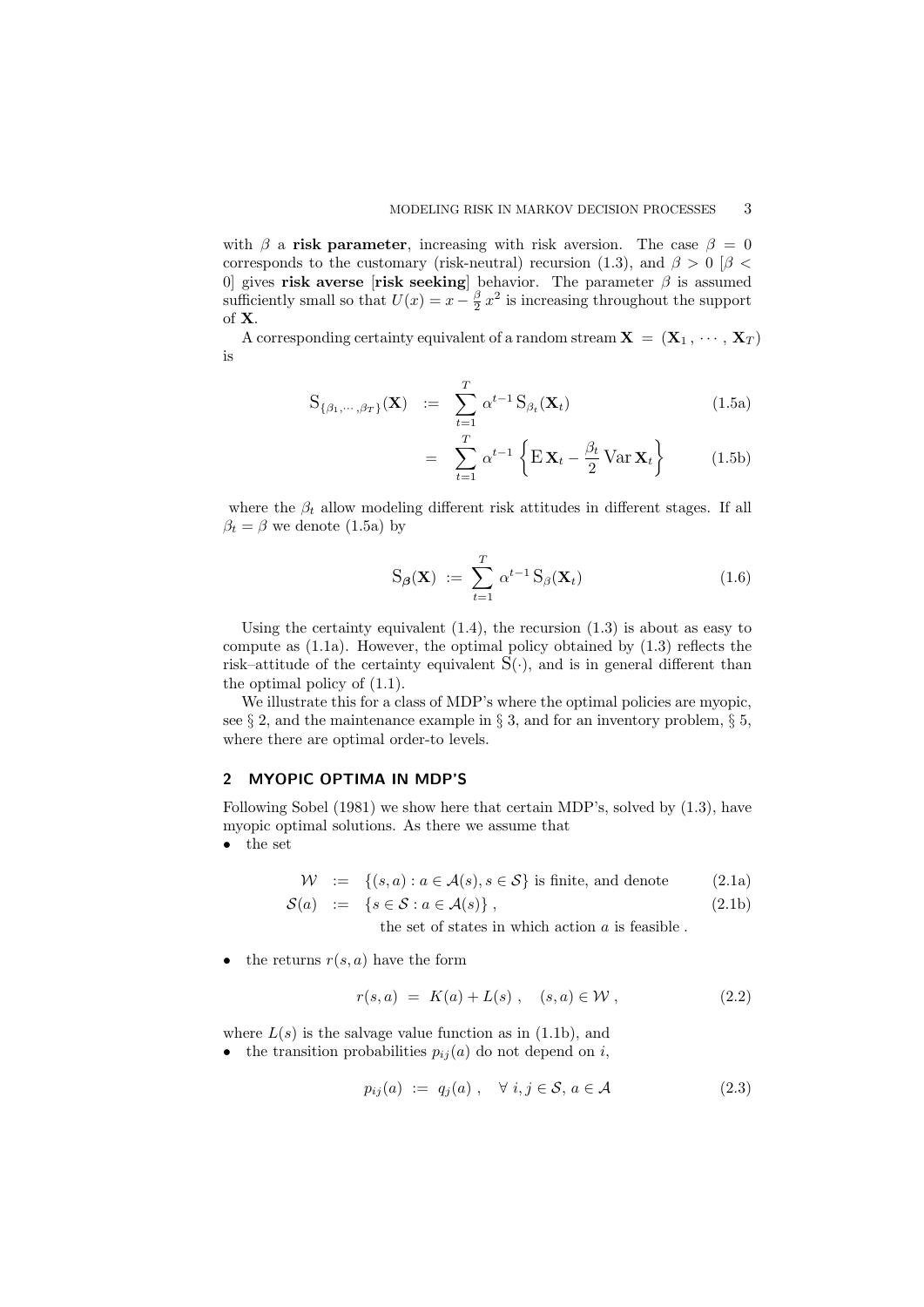4

The last assumption implies that the next state  $\mathbf{Z}(s, a)$  depends only on  $a \in \mathcal{A}$ , i.e. there is a RV  $\zeta(a)$  with the same distribution, a fact denoted by

$$
\mathbf{Z}(s, a) \sim \boldsymbol{\zeta}(a) , \quad \forall (s, a) \in \mathcal{W} \tag{2.4}
$$

**Theorem 2.1** (After Sobel, Sobel (1981), Theorem 1). Let  $(2.2)$ – $(2.3)$  hold, and use the certainty equivalents  $S_\beta$  and  $S_\beta$  of (1.4) and (1.6). Denote

$$
G_{\beta}(a) := K(a) + \alpha S_{\beta} (L(\zeta(a))) , \quad a \in \mathcal{A}
$$
 (2.5)

Let  $a^*(\beta)$  maximize  $G_\beta(a)$  on  $\mathcal A$ 

$$
K(a^*(\beta)) + \alpha S_{\beta} (L(\zeta(a^*(\beta)))) \geq K(a) + \alpha S_{\beta} (L(\zeta(a))) , \quad \forall a \in \mathcal{A} \quad (2.6)
$$

and suppose

$$
a^*(\beta) \in \mathcal{A}(s_1) \tag{2.7a}
$$

$$
\sum_{S(a^*(\beta))} q_j(a^*(\beta)) = 1 \tag{2.7b}
$$

Then the policy  $a_t := a^*(\beta), t = 1, 2, \cdots$ , is optimal.

Proof: This proof is an adaptation of the proof of Sobel (1981), Theorem 1. We use the shift additivity property of the RCE  $S_\beta(\cdot)$ , see (A.5),

$$
S_{\beta}(\mathbf{X} + c) = S_{\beta}(\mathbf{X}) + c , \text{ for all RV } \mathbf{X} \text{ and constant } c .
$$
 (2.8)

Denote the  $(T + 1)$ –dimensional random vector of (undiscounted) rewards by

$$
\mathbf{X} = (r(s_1, a_1), r(s_2, a_2), \cdots, r(s_T, a_T), L(s_{T+1}))
$$
  
=  $(r(s_1, a_1), r(\zeta(a_1), a_2), \cdots, r(\zeta(a_{T-1}), a_T), L(\zeta(a_T)),$  by (2.4).

Therefore, by (1.5a),

$$
S_{\{\beta,\cdots,\beta\}}(\mathbf{X}) = r(s_1, a_1) + \sum_{t=2}^{T} \alpha^{t-1} \left\{ S_{\beta} \left( r(\zeta(a_{t-1}), a_t) \right) \right\} + \alpha^T S_{\beta} \left( L(\zeta(a_T)) \right)
$$
  
\n
$$
= K(a_1) + L(s_1) + \sum_{t=2}^{T} \alpha^{t-1} S_{\beta} \left( K(a_t) + L(\zeta(a_{t-1})) \right) + \alpha^T S_{\beta} \left( L(\zeta(a_T)) \right),
$$
  
\nby (2.2),  
\n
$$
= K(a_1) + L(s_1) + \sum_{t=2}^{T} \alpha^{t-1} \left\{ K(a_t) + S_{\beta} \left( L(\zeta(a_{t-1})) \right) \right\} + \alpha^T S_{\beta} \left( L(\zeta(a_T)) \right),
$$
  
\nby (2.8),  
\n
$$
= L(s_1) + \sum_{t=1}^{T} \alpha^{t-1} \left\{ K(a_t) + \alpha S_{\beta} \left( L(\zeta(a_t)) \right) \right\}.
$$

From (2.6) it follows that the policy  $\{a^*(\beta)\}\$ is optimal, if it is feasible, i.e. if

$$
a^*(\beta) \in \mathcal{A}(s_t) , \quad t = 1, 2, \cdots
$$

This is guaranteed by  $(2.7a)-(2.7b)$ .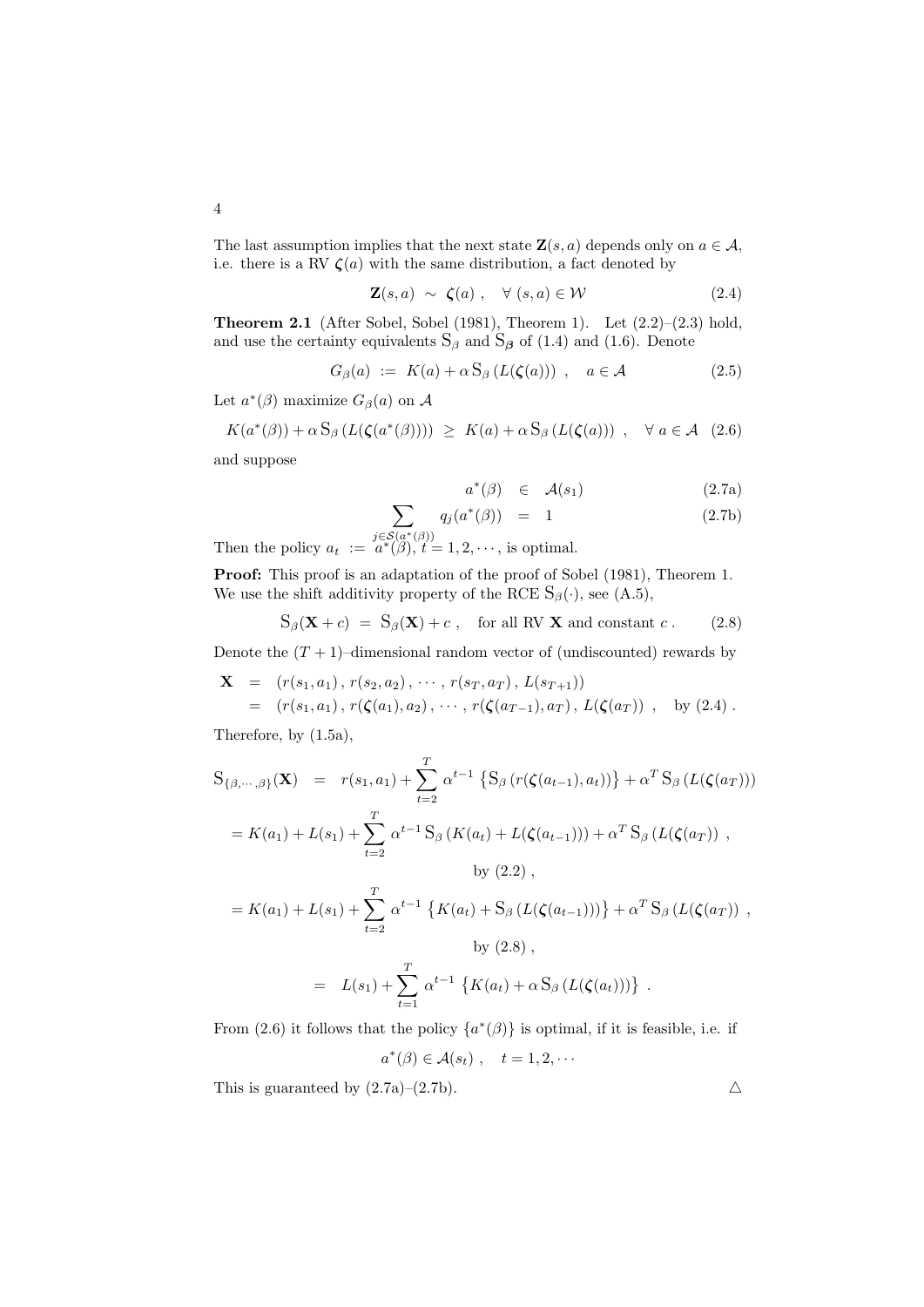## 3 A MAINTENANCE PROBLEM

We solve the maintenance problem in Sobel  $(1981)$ , § 5. A system has N identical and independent units, each is in one of two states, functioning or broken.

The state s of the system is the number of functioning units,  $s = 0, 1, \dots, N$ .

Before each period, the state  $s$  is observed, and a decision is made how many units to repair. The number of units to be repaired is denoted by  $a-s$ , so that after repair there are a functioning units. The **cost of repair** is  $C_r$  per unit.

Each functioning unit may break, during the period, with **probability**  $p$ . The probability that exactly  $j$  units are still functioning at the end of the period (out of the a units functioning at the beginning of the period) is

$$
q_j(a) = {a \choose j} p^{a-j} (1-p)^j , \quad j = 0, \cdots, a.
$$

and is independent of the beginning state, i.e. the transition probabilities satisfy  $(2.3)$ .

If all units break during the period, i.e. if the state becomes  $s = 0$ , a **penalty** of  $C_p$  is paid. Otherwise (i.e. if  $s \geq 1$  at the end of the period) a revenue of R is collected.

For convenience we assume that the salvage value per functioning unit (at the end of the last period), is equal to the **cost of repair**  $C_r$ .

The return  $r(s, a)$  is therefore

$$
r(s, a) = (1 - q_0(a)) R - C_p q_0(a) - C_r (a - s)
$$
 (3.1a)  
=  $K(a) + L(s)$ , as in (2.2),

where 
$$
K(a) = (1 - q_0(a)) R - C_p q_0(a) - C_r a
$$
 (3.1b)

$$
L(s) = C_r s. \t\t(3.1c)
$$

The optimal policy, see Sobel (1981), is:

repair max  $\{a^* - s, 0\}$  units if the state is s

where the optimal level  $a^*$  is the maximizer of

$$
G(a) := K(a) + \alpha E L(\zeta(a))
$$
  
=  $R(1 - q_0(a)) - C_p q_0(a) - C_r a + \alpha C_r \sum_{j=0}^{a} j q_j(a)$  (3.2a)

$$
= R - (R + C_p) p^a - C_r (1 - \alpha p) a \tag{3.2b}
$$

Using our approach, the  $G_{\beta}(a)$  of (2.5) is

$$
G_{\beta}(a) := G(a) - \alpha \frac{\beta}{2} \text{Var}\{C_r \zeta(a)\}
$$
  
= 
$$
G(a) - \alpha \frac{\beta}{2} C_r^2 \text{Var}\{\zeta(a)\}
$$
  
= 
$$
G(a) - \alpha \frac{\beta}{2} C_r^2 a p (1 - p) \qquad (3.3)
$$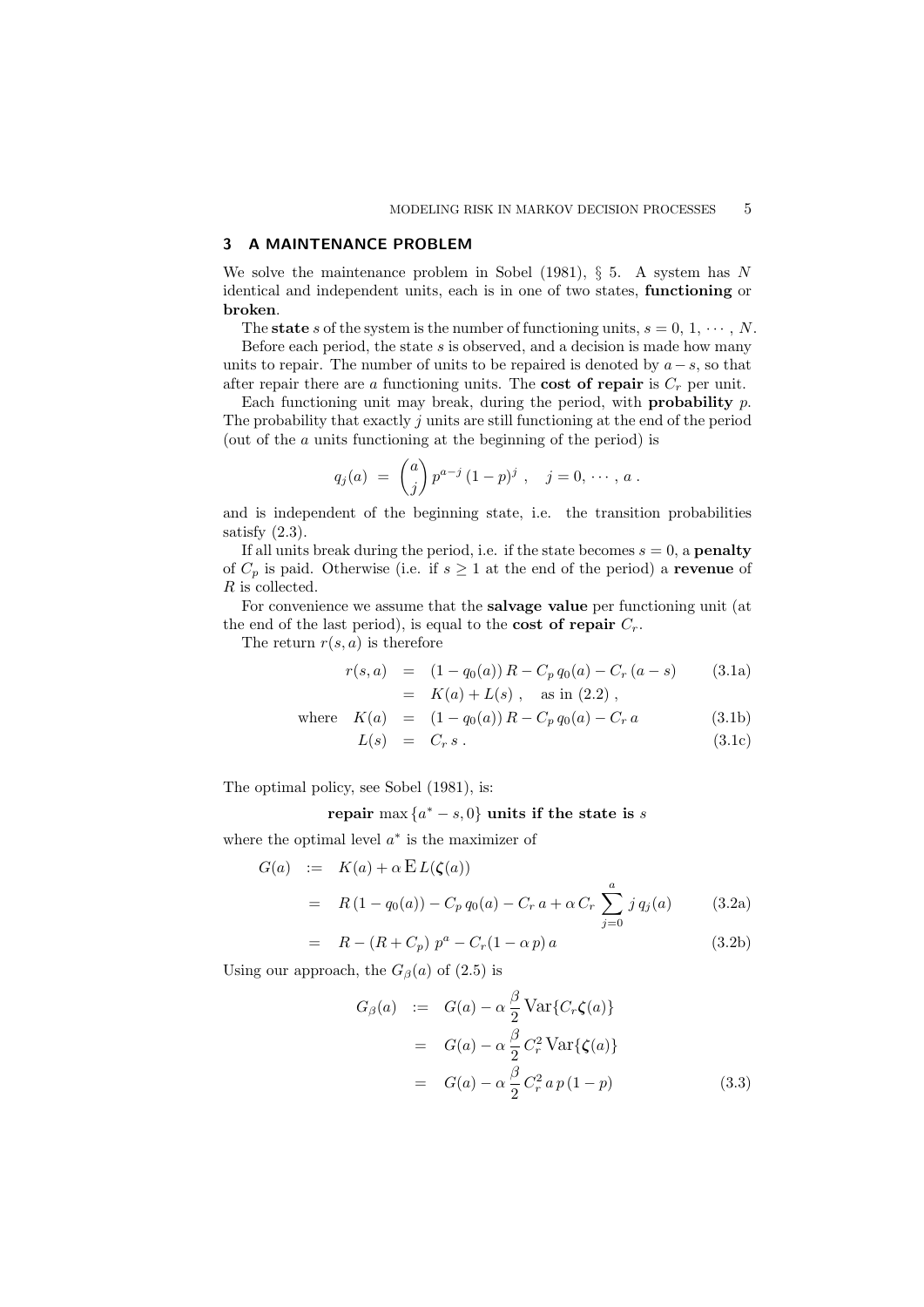**Corollary 3.1** The maximizer  $a^*(\beta)$  of  $G_\beta(a)$  is a non-increasing function of  $β$ . In particular,

$$
a^*(\beta) \ge a^* \quad \text{if} \quad \beta < 0 \tag{3.4a}
$$

$$
a^*(\beta) \le a^* \quad \text{if} \quad \beta > 0 \tag{3.4b}
$$

**Proof:** The maximizer  $a^*(\beta)$  of  $G_\beta(a)$  satisfies

$$
G_{\beta}(a) - G_{\beta}(a-1) \geq 0
$$
  

$$
G_{\beta}(a+1) - G_{\beta}(a) \leq 0
$$

and the proof follows since, by (3.3),

$$
G_{\beta}(a+1) - G_{\beta}(a) = G(a+1) - G(a) - \alpha \frac{\beta}{2} C_r^2 p (1-p) \qquad (3.5)
$$

a decreasing function of  $\beta$ .

$$
\mathcal{L}_{\mathcal{L}_{\mathcal{L}}}
$$

It follows from (3.4a) that the risk seeking manager, with  $\beta$  < 0, will never repair less units than the risk-neutral manager.

#### 4 A MAINTENANCE EXAMPLE

This example is based on the maintenance example in Sobel (1981), § 5. There are  $N = 4$  identical units, which break independently with a probability of  $p = 0.3$ . If any of the units are working at the end of a stage, the system generates  $R = 1000$ , otherwise, a penalty of  $C_p = 1500$  is incurred. Before each stage, the number of functioning units,  $s$ , is observed and a decision,  $a$ , is made to decide how many units will be operational for the stage (i.e.  $a - s$  units are repaired). The cost to repair a machine is  $C_r = 500$ .

So for this specific example:

$$
r(s, a) = 1000 (1 - q_0(a)) - 1500 q_0(a) - 500 (a - s)
$$
\n(4.1)

is of the form  $r(s, a) = K(a) + L(s)$ , see (3.1), where

$$
K(a) = 1000 (1 - q_0(a)) - 1500 q_0(a) - 500 a
$$
  
\n
$$
L(s) = 500 s
$$

and  $G_{\beta}(a)$  takes the form (3.3),

$$
G_{\beta}(a) = K(a) + \alpha S_{\beta}(L(\zeta(a)))) \qquad (4.2)
$$
  
=  $K(a) + 500 \alpha \sum_{j=1}^{a} j q_j(a) - \alpha \frac{\beta}{2} C_r^2 a p (1 - p).$ 

We seek the maximizer of  $G_\beta(a)$ . The table below gives values of  $G_\beta(a)$  for three typical values of  $\beta$ ,

> $\beta = 0.006$ , risk averse,  $\beta = 0$ , risk neutral, and  $\beta$  = -.01, risk seeking.

6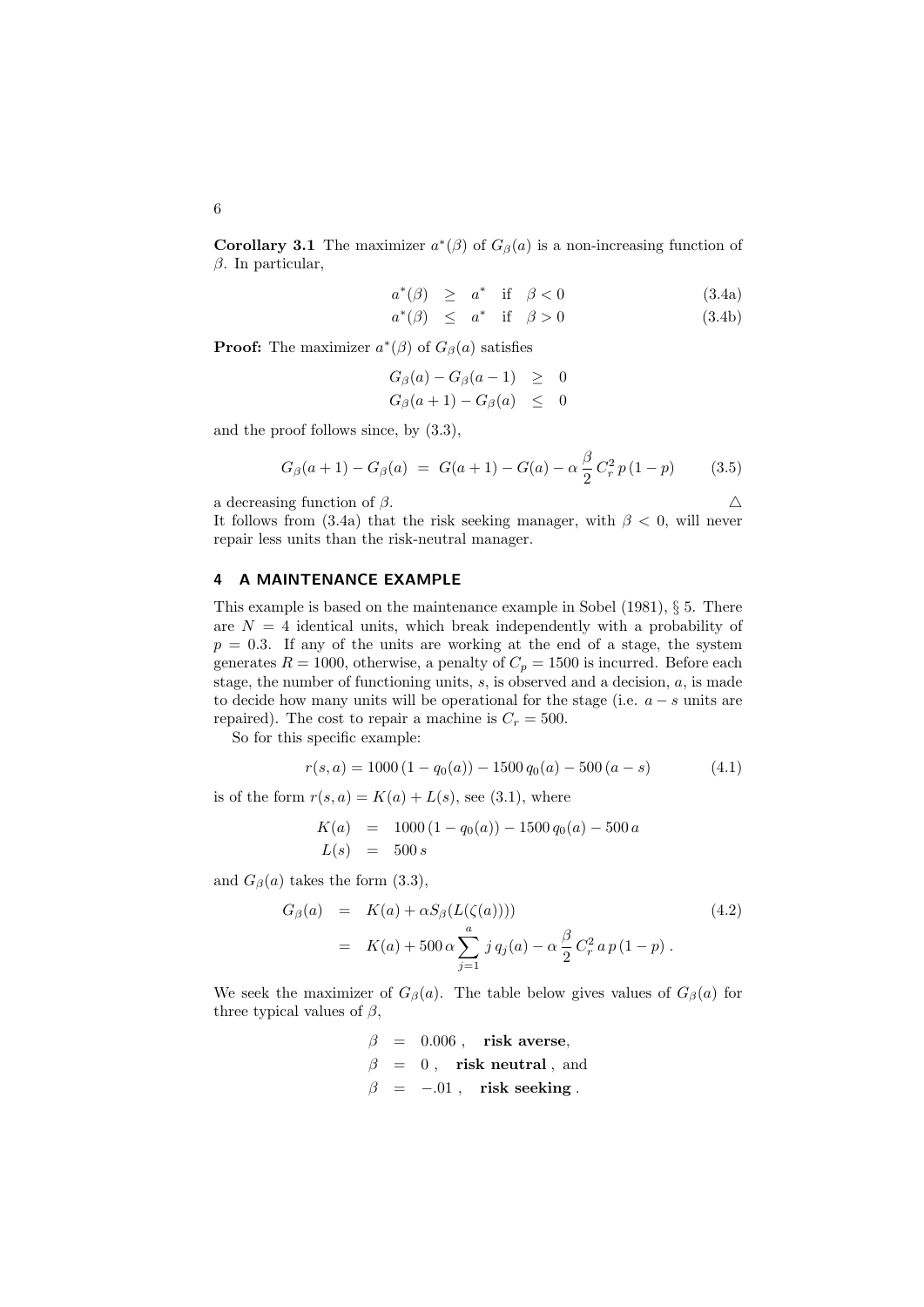|        |                  |             | а    |      |        |
|--------|------------------|-------------|------|------|--------|
|        |                  |             | 9    | 3    |        |
|        | $.006$   $-1500$ | $-75$ $141$ |      | 116  | $-248$ |
|        | $-1500$          | 83          | 440  | 565  | -350   |
| $-.01$ | $-1500\,$        | 345         | -939 | 1313 | 1347   |

For each  $\beta$  we underline the maximum value of  $G_{\beta}(a)$ .

The maximzing  $a^*(\beta)$  are

$$
a^*(.006) = 2
$$
  

$$
a^*(0) = 3
$$
  

$$
a^*(-.01) = 4
$$

showing, in agreement with Corollary 3.1, that the risk averse manager will invest less in repair.

## 5 AN INVENTORY PROBLEM

The model in this section is based on Denardo (1982), pp. 117–125. It concerns inventory of a single (discrete) commodity with random demand. We denote

- $T$  the number of **stages** (possibly infinite)
- $D_t$  the **demand** in stage t
- $p_t(j)$  the probability that  $\mathbf{D}_t = j$ ,  $j = 0, 1, 2, \cdots$
- W the **wholesale price**  $\sqrt{\frac{2}{\pi}}$
- R the retail price  $\left|\frac{6}{\text{unit}}\right|$
- S the salvage value  $[\frac{6}{\text{unit}}]$  at the end of the horizon (stage  $T + 1$ )
- $r$  the **interest rate** per stage
- $\alpha = 1/(1+r)$ , the discount factor
- M the maximum capacity of the warehouse

and assume 
$$
S < W < R. \tag{5.1}
$$

We further denote

 $s_t$  the inventory level just before stage t (state variable)

 $a_t$  the inventory level at the beginning of stage t (decision variable)

The states evolve according to

$$
s_{t+1} := (a_t - \mathbf{D}_t)^+ , \quad t = 1, 2, \cdots, T \tag{5.2a}
$$

where 
$$
s_1 :=
$$
 the **initial state** (given). 
$$
(5.2b)
$$

In stage  $t = 1, \cdots, T$ ,

the sales are min  $\{D_t, a_t\}$ , and accordingly the revenue is R min  $\{D_t, a_t\}$ , the **amount ordered** is  $(a_t - s_t)$ , so the **ordering cost** is  $W(a_t - s_t)$ , and finally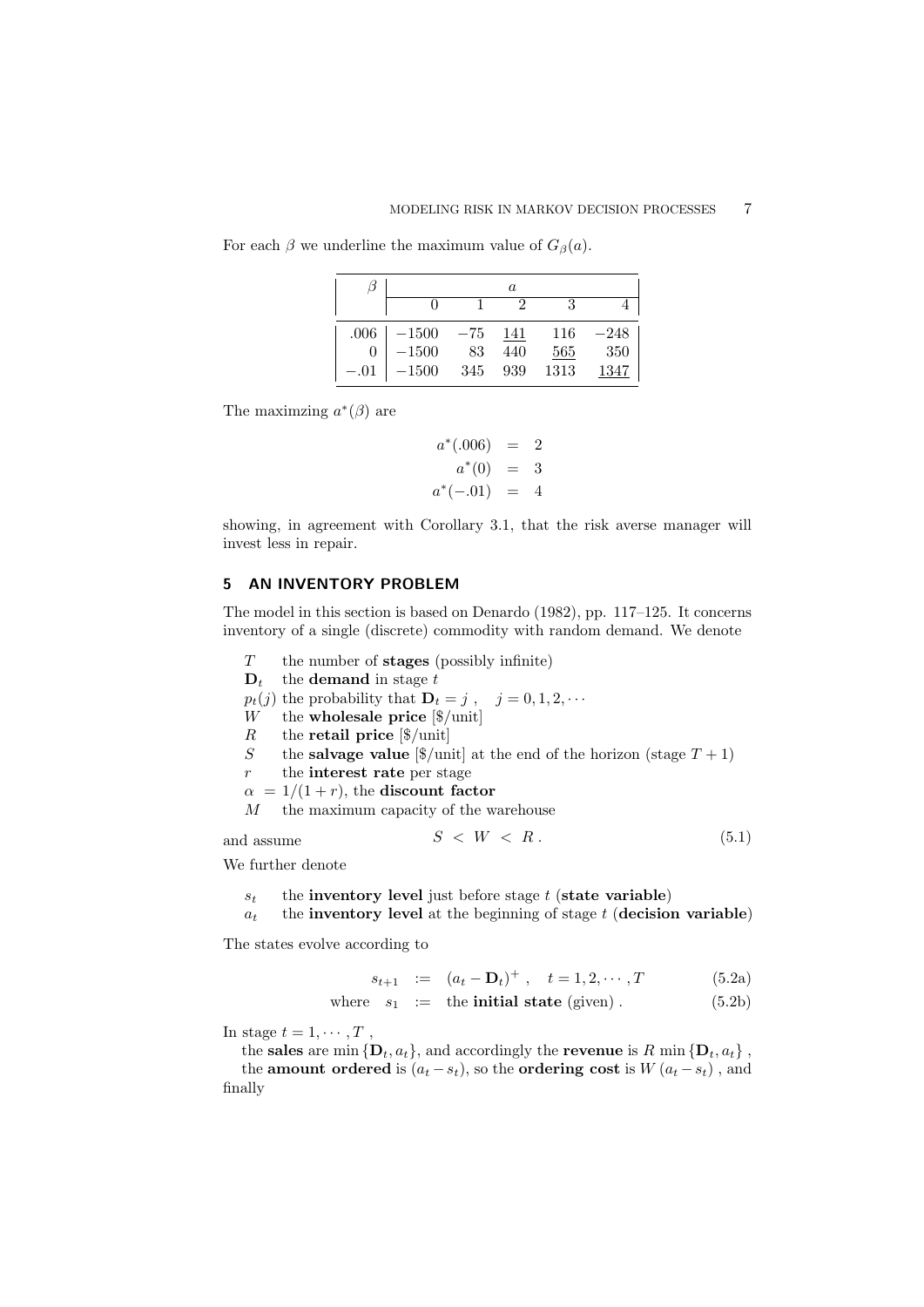the interest on inventory is  $\alpha \, r \, a_t \, W$  .

We assume, following Denardo (1982), p. 119, that revenue and interest on inventory occur at the end of the stage. Consequently, the **profit** in stage  $t$ , with state  $s$  and action  $a$ , is

$$
\Pi_t(s, a) = \alpha R \min \{ \mathbf{D}_t, a \} - W(a - s) - \alpha r a W, \ t = 1, \cdots, T(5.3a)
$$
  
\n
$$
\Pi_{T+1}(s) = s S \tag{5.3b}
$$

where end-of-stage money is multiplied by  $\alpha$ . We denote

$$
g_t(a) := \alpha R \mathbf{E} \{\min\{\mathbf{D}_t, a\}\} - \alpha r a W \tag{5.4}
$$

so the expected profit in stage t is  $E\Pi_t(s,a) = g_t(a) - W(a-s)$ ,  $t =$  $1, \cdots, T$ .

#### 5.1 The classical solution

Let  $V(s_t, t)$  denote the maximal profit resulting from beginning stage t with state  $s_t$ . The Bellman optimality principle  $(1.1)$  then gives

$$
V(s_t, t) := \max_{s_t \le a \le M} \{ g_t(a) - W(a - s_t) + \alpha \mathbb{E} \{ V((a - \mathbf{D}_t)^+, t + 1) \} \}
$$
  
for  $t = 1, \dots, T$ , (5.5a)

$$
V(s_{T+1}T+1) = s_{T+1}S
$$
\n(5.5b)

$$
V (ST+1, I+1) := ST+1 \, \varnothing \,. \tag{0.50}
$$

It is convenient to change from  $V(s,t)$  to

$$
\overline{V}(s,t) := V(s,t) - sW.
$$
\n(5.6)

Then, using the facts:

$$
\alpha r = 1 - \alpha , \text{ and}
$$

$$
(a - \mathbf{D}_t)^+ = a - \min \{ \mathbf{D}_t, a \}
$$
(5.7)

we can rewrite (5.5a) as

$$
\overline{V}(s_t, t) := \max_{s_t \le a \le M} \left\{ G_t(a) + \alpha \mathbf{E} \left\{ \overline{V} \left( (a - \mathbf{D}_t)^+, t + 1 \right) \right\} \right\} \tag{5.8a}
$$

where 
$$
G_t(a) := \alpha(R - W) \to \{\min\{\mathbf{D}_t, a\}\} - 2(1 - \alpha)aW
$$
. (5.8b)

The maximand in  $(5.8a)$  is independent of  $s_t$ . We denote it by

$$
L_t(a) := G_t(a) + \alpha \, \mathbf{E} \left\{ \overline{V} \left( (a - \mathbf{D}_t)^+, t + 1 \right) \right\} \, . \tag{5.9}
$$

We assume now  $M = \infty$  (i.e. unlimited storage capacity) and finite  $E\{\mathbf{D}_t\}$ for all t. For  $t = 1, \dots, T$  it follows then that the maximand  $L_t(\cdot)$  is concave on  $\{0, 1, 2, \dots\}$  and  $\lim_{a \to \infty} L_t(a) = -\infty$ . Consequently there is a nonnegative integer  $S_t$  such that

$$
L_t(S_t) = \max_{a \ge 0} \{ L_t(a) \}
$$
\n
$$
(5.10a)
$$

and 
$$
\overline{V}(s,t) = \begin{cases} L_t(S_t) & , \text{if } s \leq S_t \\ L_t(s) & , \text{if } s > S_t \end{cases}
$$
 (5.10b)

see Denardo (1982), Theorem 6.2. This means, for  $t = 1, \dots, T$ , and beginning stock level  $s_t$ , that the optimal order is  $(S_t - s_t)^+$ .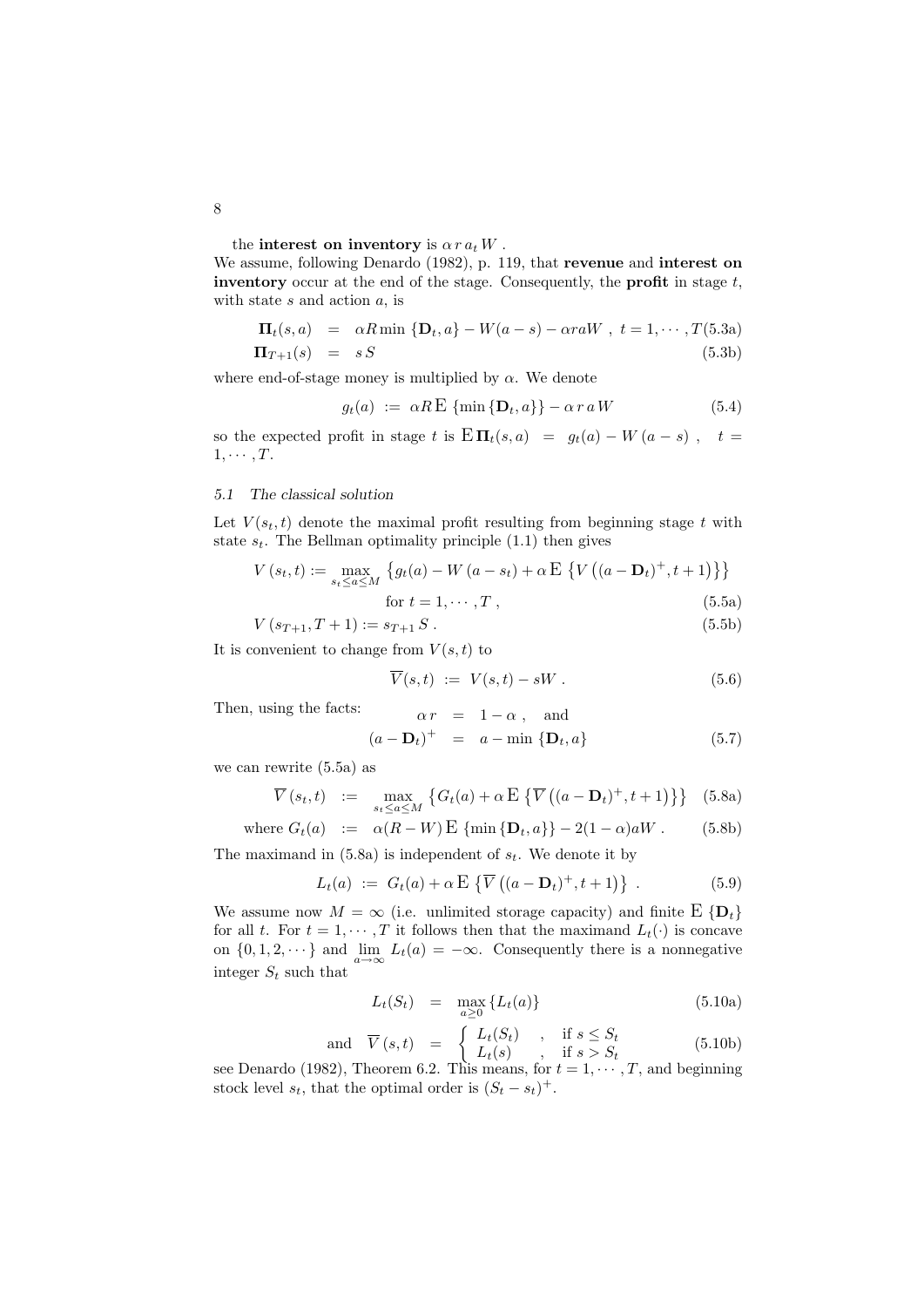## 5.2 Solution based on the quadratic certainty equivalent

Consider now the alternative approach, of applying the certainty equivalent  $S_{\beta}$  of (1.6) to evaluate the stream of profits (5.3). The corresponding optimal value functions

$$
V(s_t, t) = \max_{a_t, a_{t+1}, \dots, a_T} S_{\beta} (\Pi_t(s_t, a_t), \Pi_{t+1}(s_{t+1}, a_{t+1}), \dots, \Pi_T(s_T, a_T), \Pi_{T+1}(s_{T+1}))
$$

then satisfy

$$
V(s,t) = \max_{s \le a \le M} \left\{-W(a-s) - \alpha r a W + \right.\tag{5.11a}
$$

+ 
$$
\alpha S_{\beta}
$$
 (R min {**D**, a} + V((a - **D**)<sup>+</sup>, t + 1))}, t = 1, ..., T  
\nV(s, T + 1) = sS (5.11b)

Using  $(5.7)$  we can rewrite  $(5.11a)$  as

$$
V(s,t) = \max_{s \le a \le M} \{ -W(a-s) - \alpha r a W +
$$
  
+  $\alpha S_{\beta} (R(a - (a - D)^{+}) + V((a - D)^{+}, t + 1)) \}$   
=  $\max_{s \le a \le M} \{ -W(a-s) - \alpha r a W + \alpha a R +$   
+  $\alpha S_{\beta} (V((a - D)^{+}, t + 1) - R(a - D)^{+}) \}$  (5.12)

where we used the shift–additivity property  $(2.8)$  to take the deterministic quantity  $aR$  outside  $S_\beta$ . In analogy with (5.6) we define

$$
V(s,t) := V(s,t) - sR. \tag{5.13}
$$

The recursions (5.11) then become,

$$
\dot{V}(s,t) = -(R-W)s + \max_{s \le a \le M} \left\{ (\alpha(R-W) - 2(1-\alpha)W)a + (5.14a) + \alpha S_{\beta} \left( \hat{V}((a-\mathbf{D}_{t})^{+}, t+1) \right) \right\}, \ t = 1, \cdots, T
$$
\n
$$
= -(R-W)s + \max_{s \le a \le M} \left\{ (\alpha(R-W) - 2(1-\alpha)W)a + (5.14b) + \alpha E \left\{ \hat{V}((a-\mathbf{D}_{t})^{+}, t+1) \right\} - \alpha \frac{\beta}{2} \text{Var} \left\{ \hat{V}((a-\mathbf{D}_{t})^{+}, t+1) \right\}
$$
\n
$$
\hat{V}(s, T+1) = s(S-R) \tag{5.14c}
$$

The maximand in (5.14a) is independent of s. We denote it

$$
\widehat{L}_t(a) := G(a) + \alpha S_\beta \left( \widehat{V}((a - \mathbf{D}_t)^+, t + 1) \right) =
$$
\n
$$
= G(a) + \alpha \mathbf{E} \widehat{V}((a - \mathbf{D}_t)^+, t + 1) - \alpha \frac{\beta}{2} \text{Var} \widehat{V}((a - \mathbf{D}_t)^+, t + 1) \tag{5.15}
$$
\nwhere  $G(a) := (\alpha (R - W) - 2(1 - \alpha)W) a$  (5.16)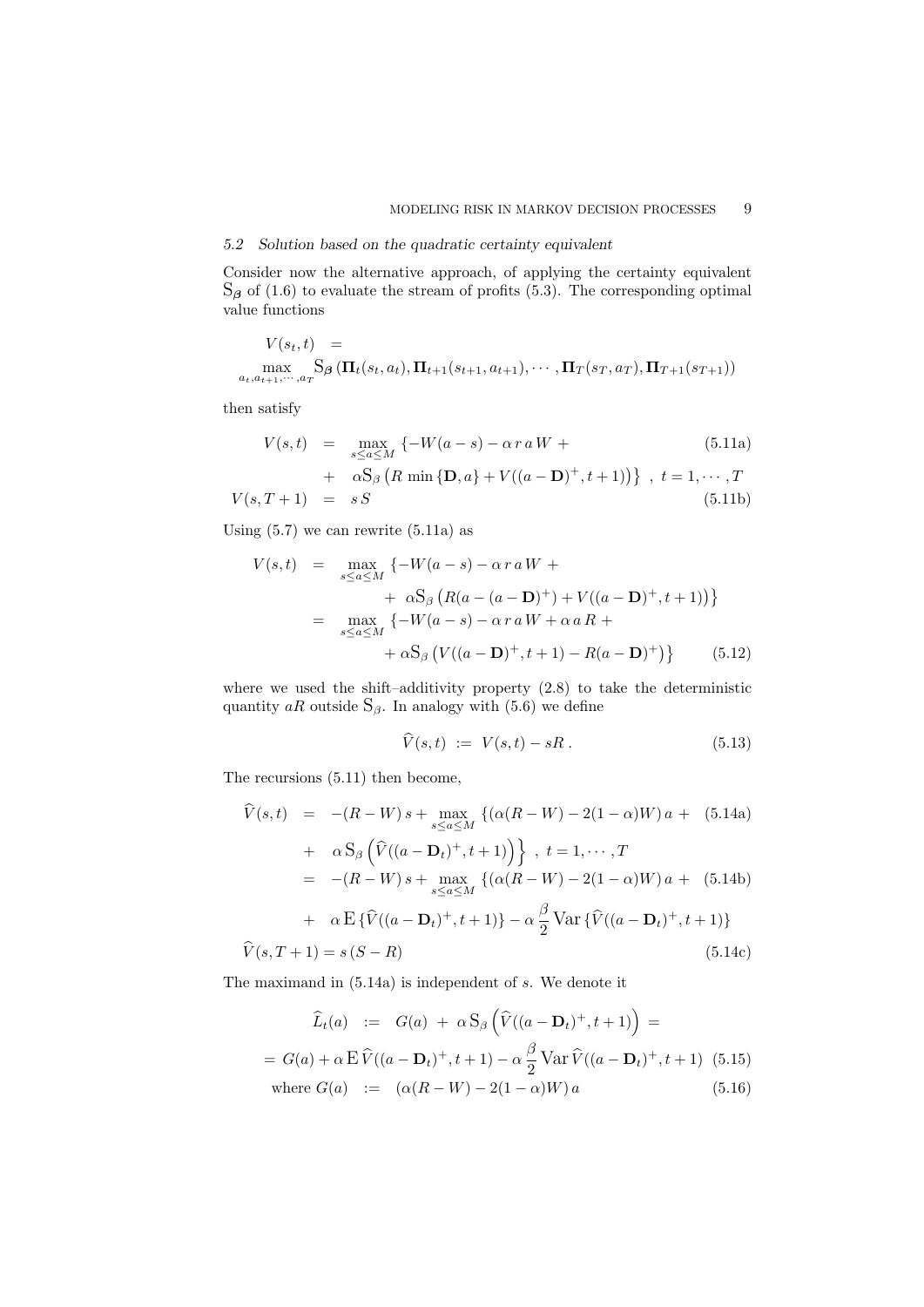Note that (5.14b) reduces to (5.8a) if  $\beta = 0$ .

The following theorem, establishing optimal order-to-levels, is analogous to Denardo (1982), Theorem 6.2,.

**Theorem 5.1** Let  $M = \infty$ , let the random variables  $D_t$  have bounded supports for all t, and let the risk-parameter  $\beta$  be positive. Then for  $t = 1, \dots, T$ the function  $\widehat{L}_t(\cdot)$  of (5.15) is concave on  $a = 0, 1, 2, \dots$ , and there exists a nonnegative integer  $S_t$  such that

$$
\widehat{L}_t(S_t) = \max_{a \ge 0} \{ \widehat{L}_t(a) \} \tag{5.17a}
$$

and 
$$
\widehat{V}(s,t) = -(R-W)s + \begin{cases} \widehat{L}_t(S_t) & , \text{if } s \leq S_t \\ \widehat{L}_t(s) & , \text{if } s > S_t \end{cases}
$$
 (5.17b)

Proof: The theorem follows from the following

claim: for  $t = 1, \dots, T$  the functions  $L_t(a)$  are concave, and  $\lim_{a \to \infty} L_t(a) = -\infty$ 

that we prove by induction on  $t$ . (i) The function  $L_T$  is concave and  $\lim_{a \to \infty} L_T(a) = -\infty$ :

$$
\hat{L}_T(a) = G(a) + \alpha S_\beta \left( \hat{V}((a - \mathbf{D}_T)^+, T + 1) \right)
$$
  
\n= G(a) + \alpha S\_\beta ((S - R)(a - \mathbf{D}\_T)^+) , by (5.14c),  
\n= G(a) + \alpha (S - R) E { (a - \mathbf{D}\_T)^+ } - \alpha \frac{\beta}{2} (S - R)^2 Var { (a - \mathbf{D}\_T)^+ }

and concavity follows from:  $G(a)$  is linear,  $(S - R) < 0$ ,  $E(a - D<sub>T</sub>)<sup>+</sup>$  is convex in a, and  $\beta > 0$ . Now,

$$
\lim_{a \to \infty} \hat{L}_T(a) =
$$
\n
$$
= \lim_{a \to \infty} \{ G(a) + \alpha (S - R) a \} - \alpha (S - R) \mathbf{E} \mathbf{D}_T - \alpha \frac{\beta}{2} (S - R)^2 \mathbf{Var} \mathbf{D}_T ,
$$
\nsince  $\mathbf{D}_T$  has bounded support,  
\n
$$
= \lim_{a \to \infty} \{ -(\alpha (W - S) + 2(1 - \alpha)W) a \} + \text{a constant, by (5.16)},
$$
\n
$$
= -\infty, \text{ by (5.1)}.
$$

(ii) Assume the claim true for  $t + 1, \dots, T$ . substituting (5.17b) in

$$
\widehat{L}_t(a) := G(a) + \alpha S_\beta \left( \widehat{V}((a - \mathbf{D}_t)^+, t + 1) \right)
$$

we note that  $\widehat{L}_t(a)$  is concave for any degenerate RV  $\mathbf{D}_t$ . The concavity of (5.15) then follows from that of  $S_\beta(\cdot)$ , see (A.6). The statement  $\lim_{a\to\infty} \hat{L}_t(a) = -\infty$  is proved similarly.  $\triangle$ 

10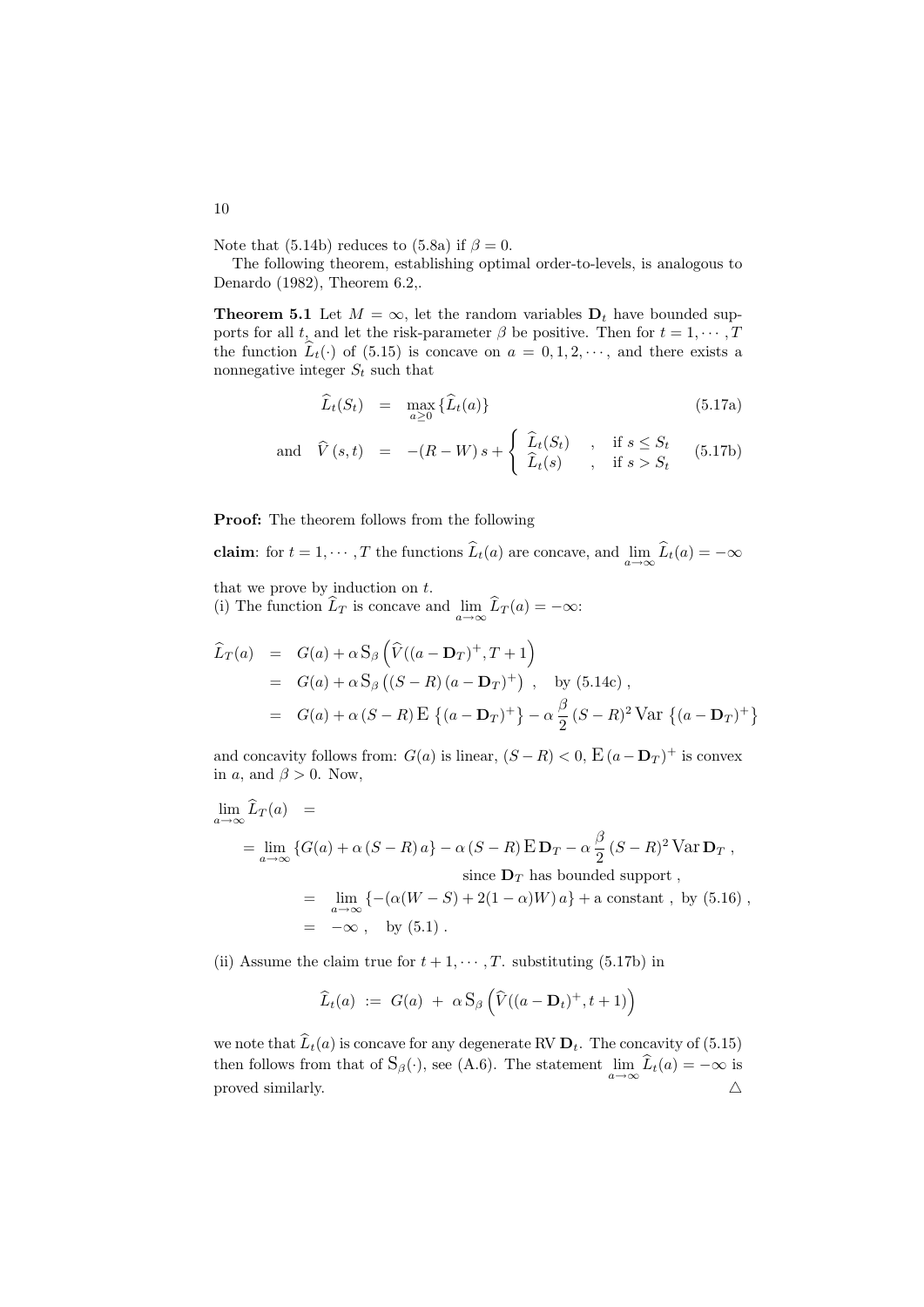#### Acknowledgments

The research of Steve Levitt was supported initially by NSF, Research Experiences for Undergraduates program, at Rutgers University. The authors wish to thank the referees for their constructive suggestions.

hukal,whi-88, baross, moso, boso, sob-90, koch, filvr, fikale

#### **References**

- Baykal-Gürsoy, M. and Ross, K.W. (1992), Variability sensitive Markov decision processes, Math, Oper. Res., Vol. 17, pp. 558-571.
- Ben-Israel, A. and Ben-Tal, A. (1997), Duality and equilibrium prices in economics of uncertainty, Math. Meth. of Oper. Res., Vol. 46, pp. 51-85.
- Ben-Tal, A. (1985), The entropic penalty approach to stochastic programming, Math. Oper. Res., Vol. 10, pp. 263-279.
- Ben-Tal, A. and Ben-Israel, A. (1991), A recourse certainty equivalent for decisions under uncertainty, Annals of Oper. Res., Vol. 30, pp. 3-44.
- Bouakiz, M. and Sobel, M.J. (1992), Inventory control with an exponential utility criterion, Oper. Res., Vol. 40, pp. 603-608.
- Denardo, E.V. (1982), Dynamic Programming: Models and Applications, Prentice-Hall, Englwood Cliffs, New Jersey.
- Filar, J., Kallenberg, L.C.M. and Lee, H.M. (1989), Variance-penalized Markov decision processes, Math. Oper. Res., Vol. 14, pp. 147-161
- Filar, J. and Vrieze, K. (1997), Competitive Markov Decision Processes, Springer-Verlag, New York.
- Huang, Y. and Kallenberg, L.C.M. (1994), On finding optimal solutions for Markov decision chains: a unifying framework for mean-variance tradeoffs, Math. Oper. Res., Vol. 19, pp. 434-448
- Köchel, P. (1985), A note on "Myopic solutions of Markov decision processes and stochastic games" by M.J. Sobel, Oper. Res., Vol. 33, pp. 1394-1398.
- Monahan, G.E. and Sobel, M.J. (1997), Risk-sensitive dynamic market share attraction games, Games Econ. Behav., Vol. 20, pp. 149-160.
- Sobel, M.J. (1981), Myopic solutions of Markov decision processes and stochastic games, Oper. Res., Vol. 29, pp. 996-1009
- Sobel, M.J. (1990), Higher-order and average reward myopic-affine dynamic nodels, Math. Oper. Res., Vol. 15, pp. 299-310
- White, D.J. (1988), Mean, variance, and probabilistic criteria in finite Markov decision processes: a review, J. Optimiz. Theory Appl., Vol. 56, pp. 1-29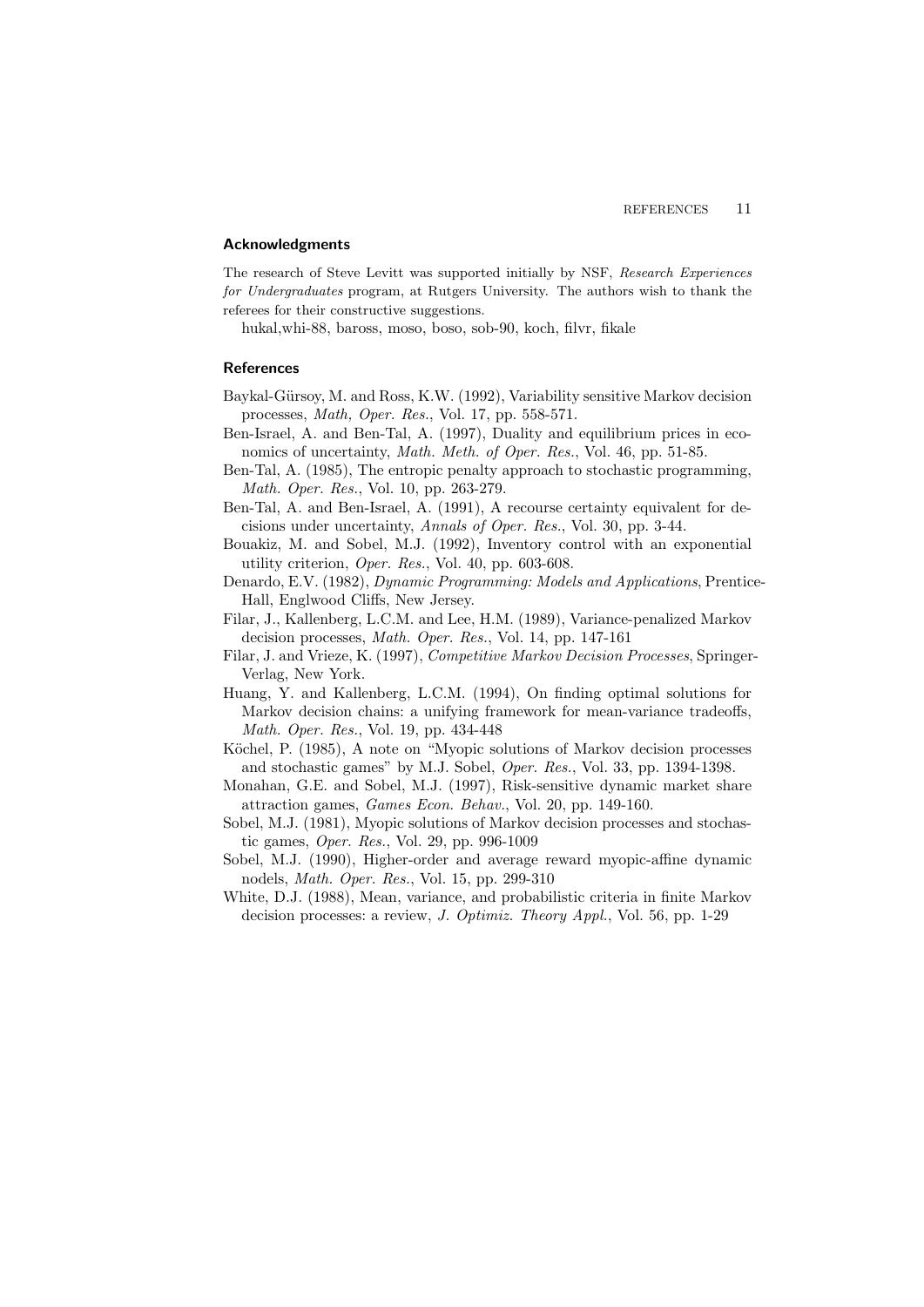## Appendix A: The recourse certainty equivalent

The formulation  $(1.3)$  is suggested by the **recourse certainty equivalents** (RCE's) introduced in Ben-Tal (1985), and developed in Ben-Israel and Ben-Tal (1997), and Ben-Tal and Ben-Israel (1991), as criteria for decision making under uncertainty. The RCE of a RV X is defined as

$$
S_U(\mathbf{X}) := \sup_x \{x + \mathbf{E}U(\mathbf{X} - x)\}\tag{A.1}
$$

where  $U(\cdot)$  is the decision-maker's **value-risk function**. It induces a complete order " $\succeq$ " on RV's,

$$
\mathbf{X} \succeq \mathbf{Y} \iff S_U(\mathbf{X}) \ge S_U(\mathbf{Y}) \tag{A.2}
$$

in which case  $X$  is preferred over  $Y$  by a decision maker (DM) with a value–risk function  $U$ . Such a DM is indifferent between a RV  $\bf{X}$  and the certain payment  $S_U(\mathbf{X})$ , denoted by

$$
\mathbf{X} \approx \mathbf{S}_U(\mathbf{X}) \tag{A.3}
$$

Example. Consider the quadratic value–risk function

$$
U(x) := x - \frac{\beta}{2}x^2
$$
 (A.4)

where  $\beta$  is a risk parameter. If  $\beta > 0$  then (A.1) gives the RCE

(1.4) 
$$
S_{\beta}(\mathbf{X}) = E \mathbf{X} - \frac{\beta}{2} Var \mathbf{X}
$$

Since  $X \approx S_\beta(X) \leq EX$ , by (A.3) and (1.4), it follows that a person maximizing the criterion (1.4) is risk averse if  $\beta > 0$ , i.e prefers  $\mathbf{E} \mathbf{X}$  to **X**.

If  $\beta$  < 0 then (A.1) may be unbounded, but we still use the RCE (1.4), to model risk seeking behavior. This case is studied in Ben-Israel and Ben-Tal (1997) in the context of maximum buying price.  $\triangle$ An important property of the RCE, that holds for arbitrary value-risk functions  $U$ , is shift additivity:

$$
S_U(\mathbf{X} + c) = S_U(\mathbf{X}) + c, \text{ for all RV } \mathbf{X} \text{ and constant } c. \tag{A.5}
$$

Thus the RCE separates deterministic changes in wealth from the random variable that it evaluates. For the quadratic value–risk function (A.4), we already encountered shift additivity in (2.8). Another notable property of the RCE is **concavity**: If U is strictly concave then for any RV's  $X_0$ ,  $X_1$  and  $0 < \alpha < 1$ ,

$$
S_U(\alpha \mathbf{X}_1 + (1 - \alpha)\mathbf{X}_0) \geq \alpha S_U(\mathbf{X}_1) + (1 - \alpha)S_U(\mathbf{X}_0)
$$
 (A.6)

see Ben-Tal and Ben-Israel (1991), Theorem 2.1(f).